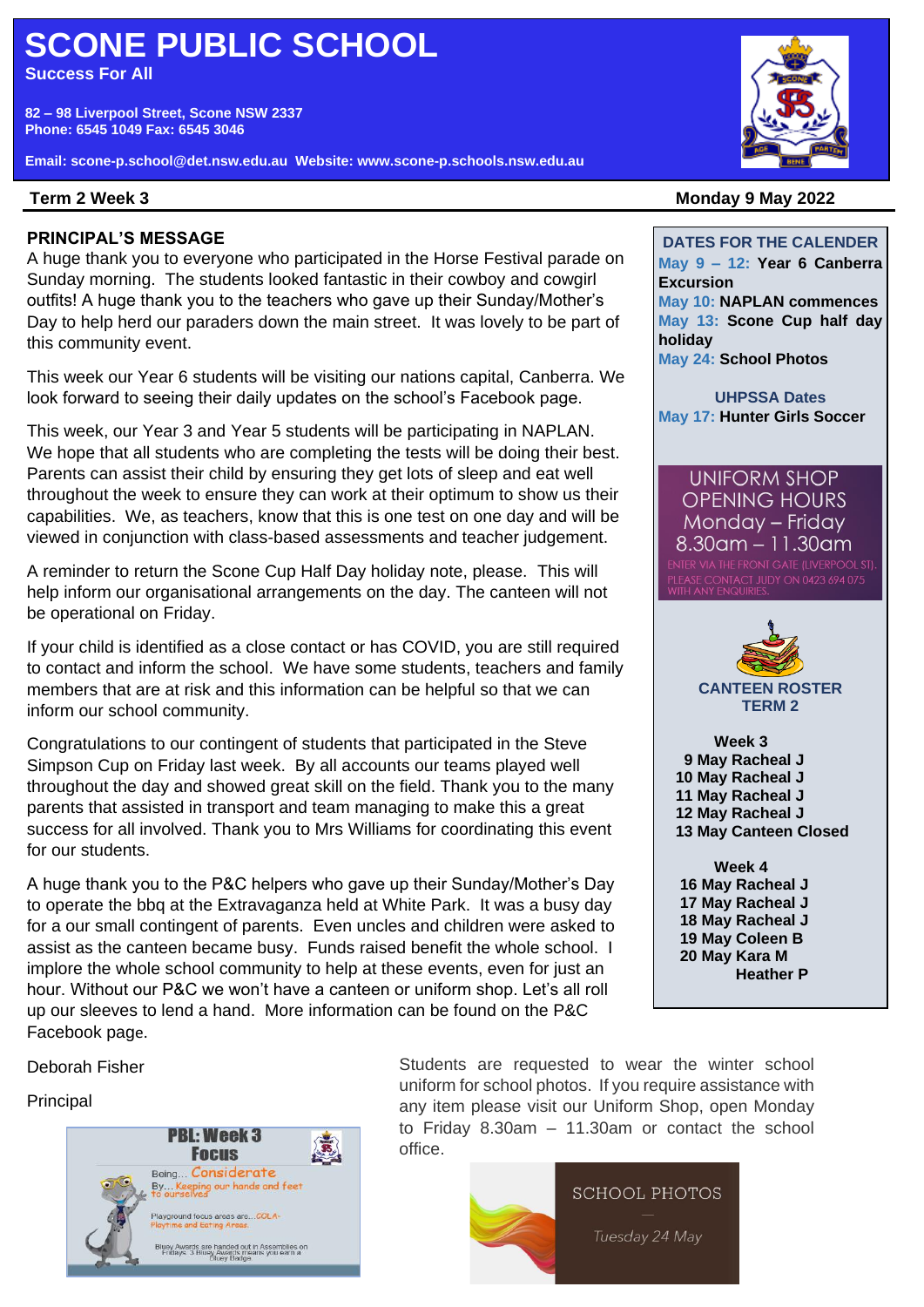#### **SCONE CUP HALF-DAY PUBLIC HOLIDAY- FRIDAY 13 MAY 2022**

The Upper Hunter Shire Council has applied for, and successfully been granted that Friday 13 May be gazetted as a half day local public holiday from 12.00pm.

After consultation with the Department of Education Industrial Relations Department and the Director of Public Schools – Upper Hunter Cluster, schools in the area below will be adhering to this ruling.

| Friday 13 May 2022<br>Half-day from 12<br>midday | Towns of Aberdeen, Blandford, Bunnan, Ellerston, Gundy, Moonan Brook, Moonan Flat, Murrurundi,<br>Parkville, Scone, Rouchel, Timor and Wingen within the Upper Hunter Shire Council area |
|--------------------------------------------------|------------------------------------------------------------------------------------------------------------------------------------------------------------------------------------------|
|--------------------------------------------------|------------------------------------------------------------------------------------------------------------------------------------------------------------------------------------------|

These are the designated areas included in this declared public holiday. Please refer to this site for more information, if needed:

#### <https://www.industrialrelations.nsw.gov.au/node/1026>

I have communicated this to all of the bus companies who service this school, and they have advised me that they will be completing their normal schedules for this day i.e. picking up at school as normal at 3.15pm. There will be no teachers at school at this time to supervise the buses. The buses will not be picking up at 12pm. Please contact your individual bus company if you have any further questions regarding bus pick-up times. Howards 6546 6178 and Osborns 6543 1271.

This school will operate as usual from 8.45am until 12.00pm. At this time, all staff will complete their duties and commence the local public holiday. From this time onwards, the school will be closed. Lunch begins at 11.15am and students can be picked up and signed out from this time onwards.

A letter will be sent to families. Please complete the attachment and return it to your child's class teacher by Thursday 5 May so that we can ensure this information has been received and that the school is aware of individual arrangements for your child.

Please contact the school to discuss any issues relating to this notice.

# Jump Rope for Heart kicks off this term!

This term we will be participating in Jump Rope for Heart. Jump Rope for Heart is a fantastic physical activity and fundraising program that has been run by the Heart Foundation for over 36 years. It's a great way for your child to keep fit and learn new skills, but it also helps raise funds for vital heart research and education programs.



Since Jump Rope for Heart started in 1983, schools like ours have raised more than \$104 million for the Heart Foundation's lifesaving work.

Students will be bringing home a parent quide with information on how to register. It is important you register your child online, so they can receive the full benefits of the program and participate in online fundraising, simply follow the link below to get started. www.jumprope.org.au/parents

Students will be skipping throughout the term and during this time you can share their online fundraising page with family and friends to help raise money for this great cause. We will hold our school Jump Off Day on Friday 24th June, this will mark the end of the program and is a chance for everyone to come together to skip and show off their newly learned skills.

Thank you for supporting the Jump Rope for Heart program! **Scone Public School SRC**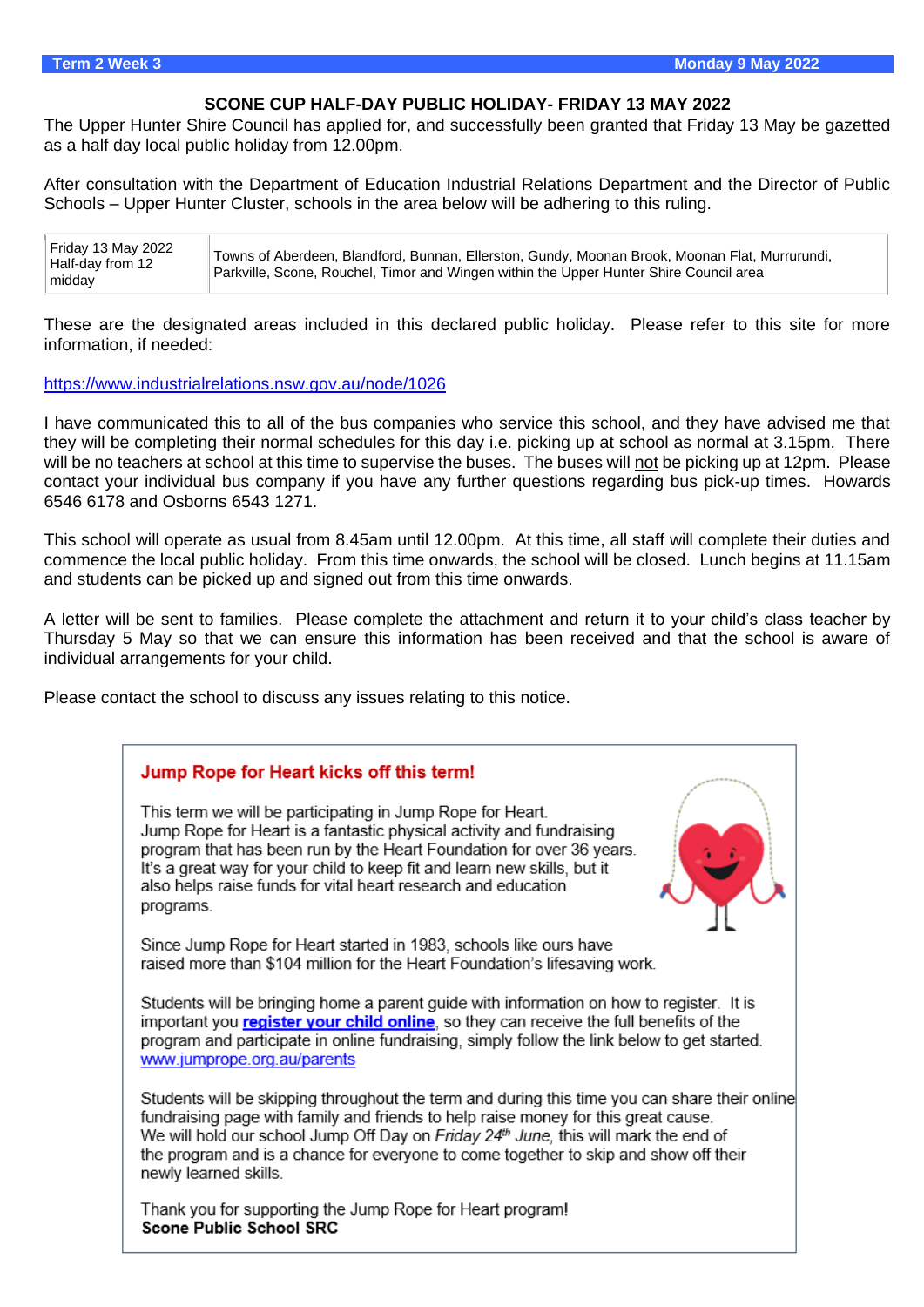





GREAT AUSSIE BUSH CAMP 2022